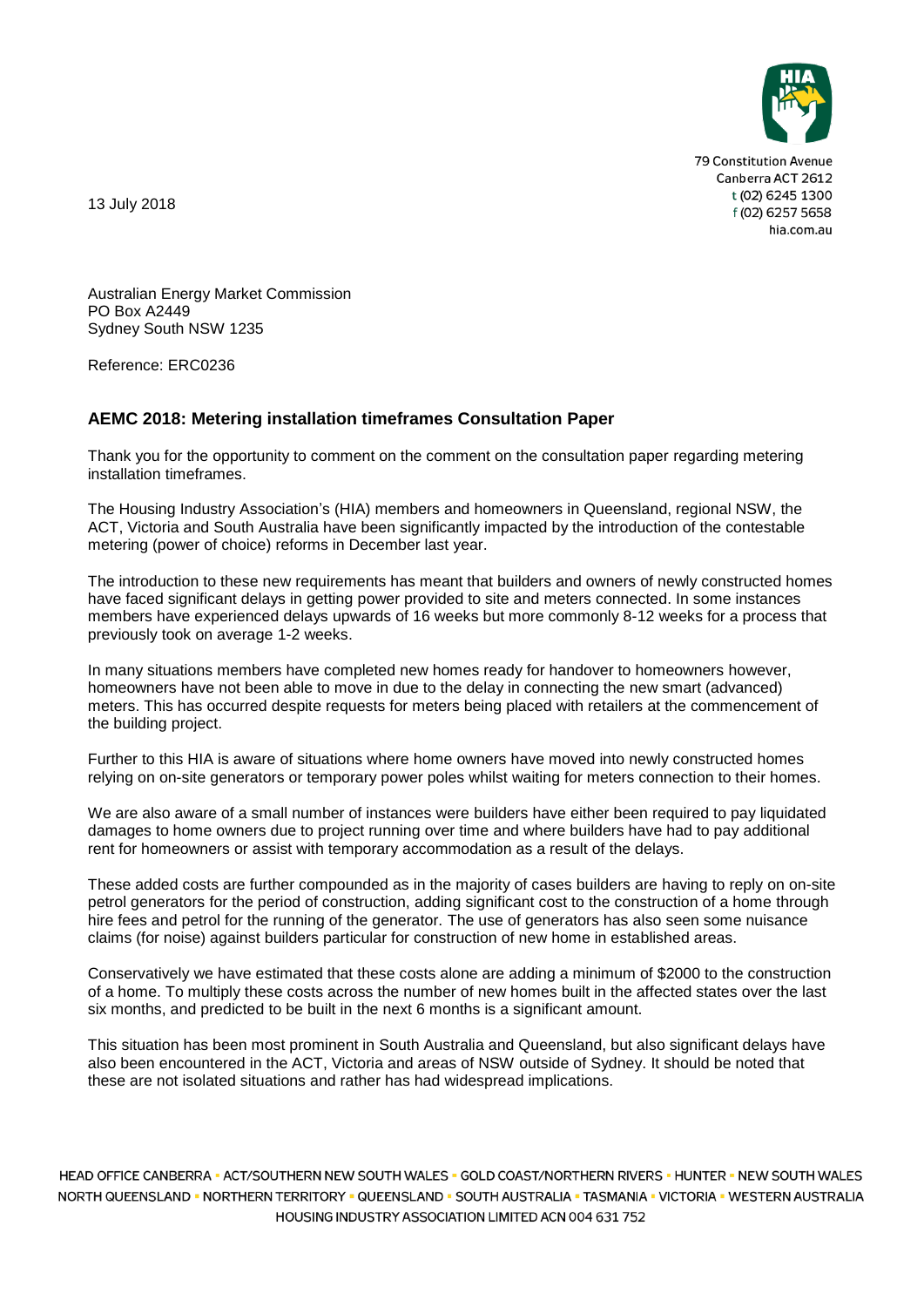## Page 2

The majority of the issues now being encountered by builders appear to be the result of the splitting of duties between retailers and network providers and their contractors under the National Electricity Laws. What was previously a very simple task that involved a single phone call by the builder, or the builders electrician, to the power company has become complex to the extreme. The transition to the new arrangements have been poorly managed, the new system appears convoluted and no one knows how is directly responsible for what step and how to create a new streamlined and cost effective process. In speaking to numerous state and federal bodies over the last few months, each has expressed a view that they are not the cause of the problem, and generally are not the entity responsible for the solution.

This is highlighted in the Consultation paper at Figure 2.1 on metering roles and responsibilities which identifies the complexities that the introduction of the additional players in the supply chain has created, now involved metering co-ordinators, metering providers and metering data providers each of who generally outsource the service to their contractors. HIA has been receiving reports of the new smart meter connections being passed through up to 8 sets of people.

HIA recognises the background to the power of choice reforms and the potential benefits they are hoped to provide homeowners including greater choice, more accurate billing and potential bill savings. Whilst wellintentioned the implementation on the ground of the roll out of smart meter connections to new homes has been and continues to be extremely problematic.

This poor implementation is significant impacting on the successful delivery of these reforms and the customer experience and confidence in the reforms is extremely low at this point in time.

The proposed rule change could assist in having a prescribed timeframe for new metering connections and for penalties to be available where this timeframes is not met. However the long lead time for the rule change process is likely to see this change not take effect, if supported, until sometime next year. This is not considered appropriate.

Further to this it is unlikely that this rule change alone will be the answer as it appears to be more of an aspirational approach as opposed to being a regulated timeframe.

HIA is ultimately seeking to have the outcome of the new arrangements be identical to the outcome that was possible before December last year. That is, a builder, home owner or the builders electrician, must be able to place a call to a single entity and within a maximum period of 2 weeks a new smart meter be installed, the site powered up and commissioned and power be available to be used for either the construction phase of the project or by the time the home is completed, whichever the client wishes.

HIA considers that for a retailer to be able to provide timely installations, urgent changes to the process are required that permit a builder's electrician or electrical contractor who has specific qualifications, to run the mains power from the pit or pole to site, hang the meter and power it up, in a single visit.

In reading the National Electricity Rules and our discussions with the various bodies involved, our understanding is that there is not legislative impediments that would restrict this outcome from being achieved.

Whilst we understand that this may present challenges given the split duties under the new legislation between the retailer and the network provider, and metering providers and metering co-ordinators, we consider this can be resolved through appropriate agreements between these parties. These matters are essentially operational issues, and the interaction for the customer to obtain the meter and power connection should be seamless.

In addition to resolving the current complex implementation process for the changes, HIA is also concerned about the future implications of the changes that appear yet to be defined. It is unclear under the new arrangements:

- Who owns the new smart meter?
- Who pays for ongoing maintenance?
- What happens if a home owner wants to change retailers is a new meter required to be installed to facilitate a new retail service provider?

In the context of a new home these questions need to be addressed as it is highly possible that a builder will choose to use 'retailer A', yet the homeowner moves in and soon after chooses to move to 'retailer B' whether due to habit, better offers or poor service.